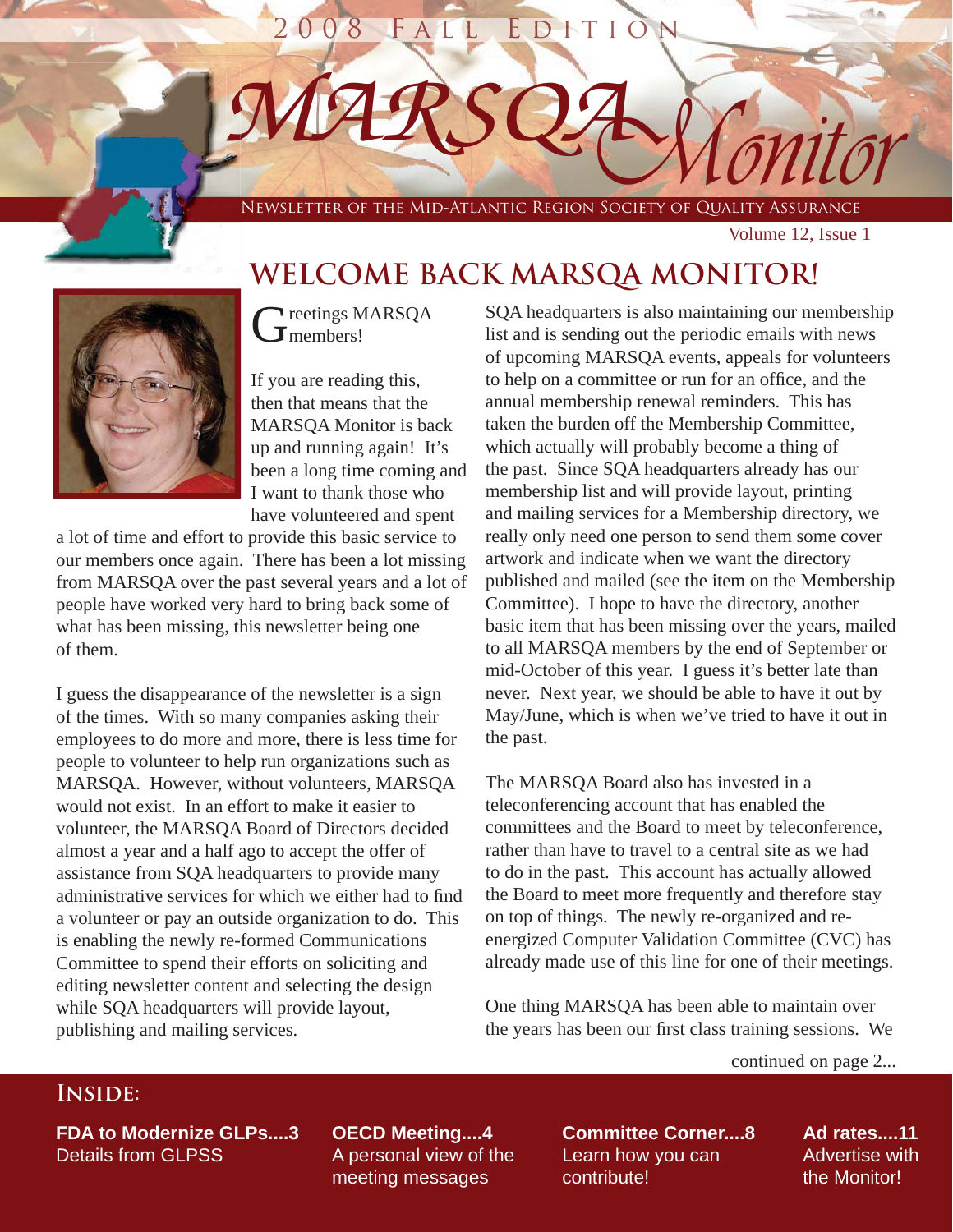offered our ever popular GLP Fundamentals course in May to what I believe was a record breaking audience (at least for us) of well over 50 attendees! We have expanded the Analytical course back to two days and it will be offered in November preceded by a new one day interactive course offering on Personal Development and Effectiveness for Quality Assurance Professionals.

Our Program Committee has also managed to continue to provide extremely informative programs and find the venues able to provide the facilities we need to hold these meetings. They deserve many thanks for all of their efforts in continuing to provide these programs. I really don't know how they manage to find the speakers and topics, many times on extremely short notice when we've had a speaker cancel last minute, but they always manage to land on their feet!

My goal this year was to bring back the basic services that folks who have been members of MARSQA for years have come to expect. I hope I have accomplished that and I hope to be able to hand off the organization to next year's Board and President making it easier for them to continue to provide those services and perhaps maybe a few more. I have thoroughly enjoyed my service to the MARSQA organization over the years as a member of the Program Planning Committee and the Communications Committee and on the Board as Treasurer, Vice President and now your President. I hope to see more members of MARSQA step forward and answer the call to volunteer. It really doesn't involve as much time as people think and the rewards you obtain from the networking and friendships you build over the years are well worth it! As we enter another election season for MARSQA, please consider running for one of our available Board positions (Director, Vice President, or Treasurer) or volunteering for one of our committees. Our organization can always use people with new ideas on ways to take the organization forward. No experience is required, just a desire to see MARSQA continue to succeed! Please feel free to contact any member of the Board, listed here in the newsletter and on our website at www.marsqa.org, for further information.

*Janet*

Janet Emeigh 2008 MARSQA President

## *Welcome Back!*

Hello All! The Communications Committee would like to welcome you to the latest edition of the MARSQA newsletter. We hope you all had an enjoyable summer. First, we want to let you know that the MARSQA Monitor will be published three times per year in the Fall, Winter and Summer. The Communications Committee would also like to remind you that this is your newsletter and we are here for you. MARSQA is happy to publish your contributions and is open to your suggestions. Just contact the CC Chair, Jane Goeke, at jane.goeke-1@gsk.com. Other members of the committee include

Kim Evans, Courtney Glass, Kimberly Lytle, Rachel McGowan, Cary Sutherland and Denise White. Now, open up the newsletter and catch up on the latest MARSQA news.

#### **2008 MARSQA OFFICERS**

**President**  Janet Emeigh jemeigh@medarex.com

**Vice President** Lynda Olsen lynda.olsen@spcorp.com

**Past President** Nicki Iacono iaconon@princeton.huntingdon.com

**Treasurer** Melissa Elliott elliottm@princeton.huntingdon.com

> **Secretary** Nancy Beck nbeck@prdus.jnj.com

**Directors** Anthony Borisow aborisow@prdus.jnj.com

Judy Goble jgoble@prdus.jnj.com

Meredith Russo meredith.russo@spcorp.com

Alex Trantalis atrantal@prdus.jnj.com

ī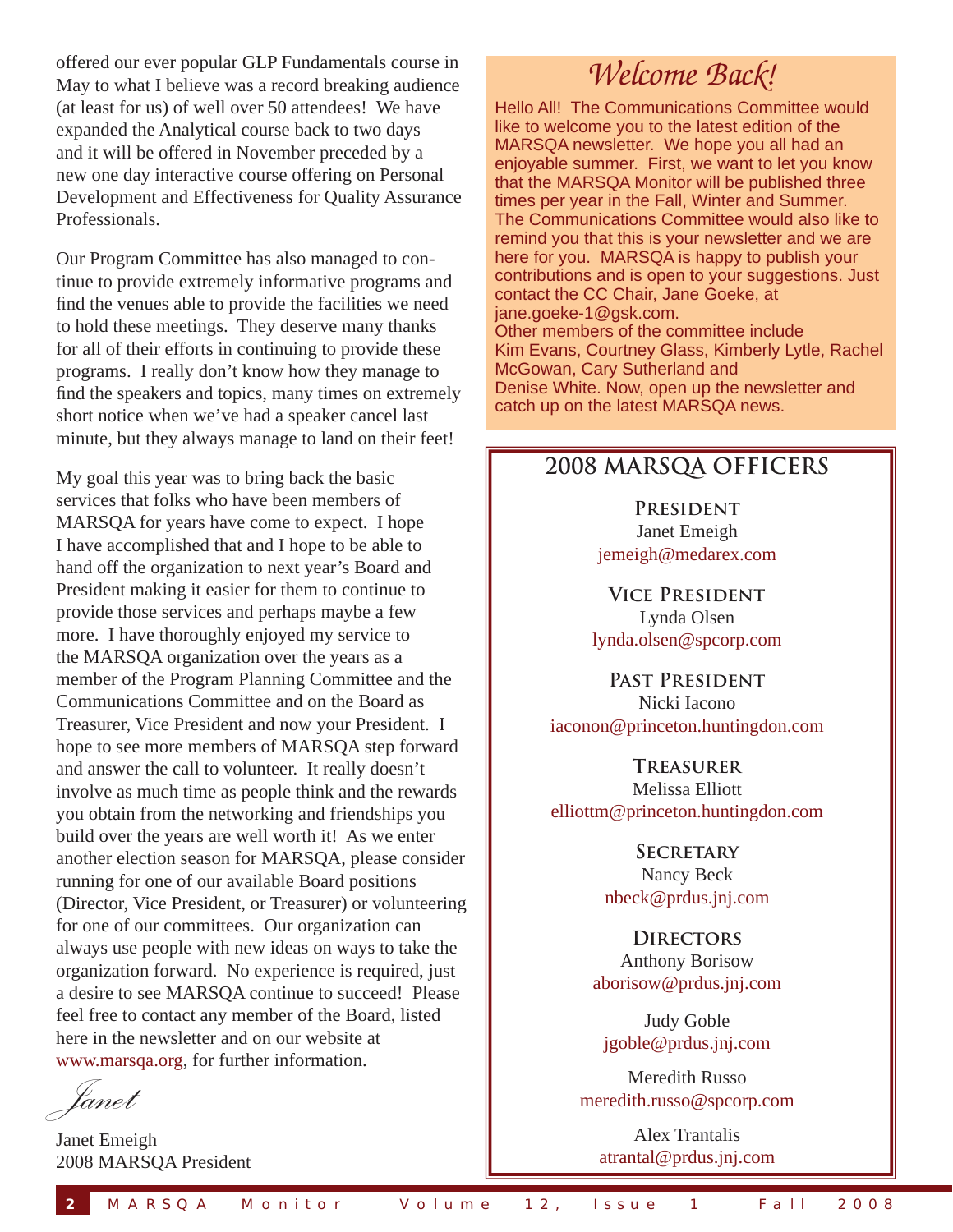### **FDA HOPES TO MODERNIZE GLPs**

#### **Nancy Gongliewski**

*Chair, SQA GLP Specialty Section*

FDA is engaged in an initiative to modernize the GLPs and has solicited input from several organizations, including SQA.

The SQA Task Force on FDA GLP Modernization met with C. T.Viswanathan, Jackie O'Shaughnessy, Linda Tollefson (Rear Admiral) and Vernon Toelle of FDA on January 24, 2008 in Baltimore, MD. Also present at the meeting were Robert Cypher and John Helm from EPA. The SQA Task Force presented their recommendations and then held open discussions with FDA personnel regarding the direction FDA is taking in the modernization effort. Although Dr. C. T. Viswanathan stated that modernization efforts are in the very early stages and that FDA would not commit to anything at this point, it does appear that their focus will include the following:

- Make changes that will encourage development of science-based policies and training programs
- Use risked-based approaches
- Ensure adoption of quality practices
- Ensure consistent enforcement of GLPs across all Centers
- Assure revisions will hold up for at least 10 years

Dr. Vishwanathan further stated that FDA is not looking simply to "tweak" the regulations, but rather to conduct a complete overhaul. It appears that the primary focus could include items such as:

- Defining Sponsor responsibilities
- More emphasis on test article characterization and dose analysis
- More transparent methods of evaluating whether the quality systems are working
- Re-emphasizing the need for individual contributing scientist reports
- Harmonization with OECD, especially for multisite studies
- Streamline and enforce disqualification procedures

FDA has solicited input from several stakeholders and all of the Centers and will be keeping EPA involved in the process. FDA is going to publish the preliminary information to the public and will be conducting some public workshops in the future.<sup>1</sup>

*1 Gongliewski, N. Good Laboratory Practices Specialty Sections Plans Year Ahead. Quality Matters. Volume 24, Number1, First Quarter 2008. Society of Quality Assurance*.



**There is still time for MARSQA members interested in running for the Vice President, Treasurer or one of the two open Director positions for the 2009 election. You can visit the MARSQA website www.marsqa.org for the responsibilities and estimated time required for each position. The MARSQA Board of Directors encourages individuals at all levels of experience to consider running for election. All that is needed is a commitment to participate. If you are interested, or would like to nominate a MARSQA member you feel would be qualifi ed, please contact Fran Jannone, Nominating Committee Chair at (732) 873-2550 ext. 6021 or jannonef@princeton.huntingdon.com.**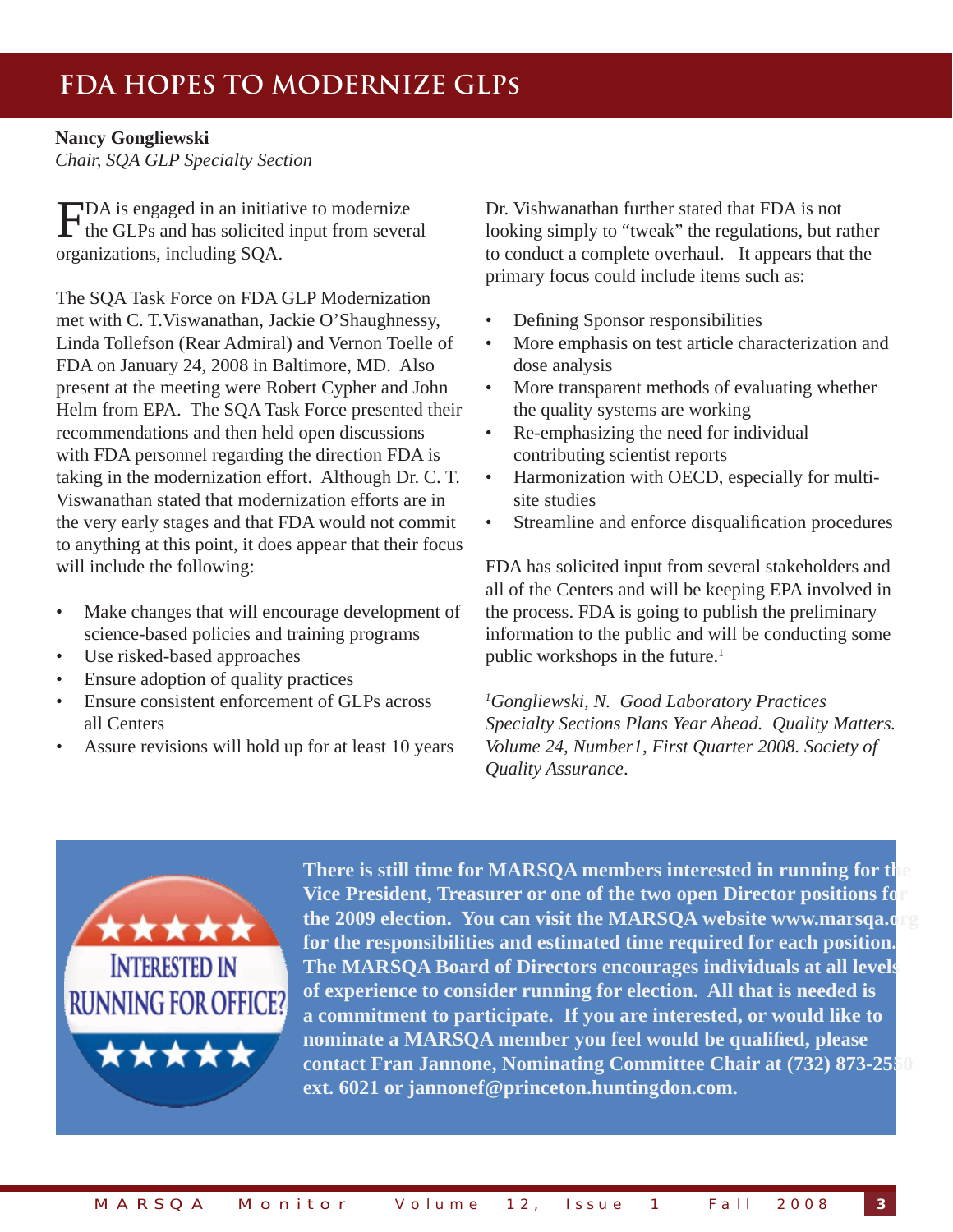#### **OECD Event: The implementation of the OECD Principles of Good Laboratory Practice, 10 -11 April 2008 A Personal View of the Key Messages and Value of the Meeting**

#### **Mark Goodwin** *GlaxoSmithKline UK*



#### **Background, objectives and programme**

The conference was organised by the OECD Working Group on GLP and took place at the Villa Tuscolana, Frascati, Rome on 10 – 11 April 2008. The conference was an opportunity for Monitoring

Authorities, Regulatory Authorities and industry to interact enabling a better understanding of positions, issues and concerns. Over 200 delegates from countries around the world were represented giving a truly international flavour.

The first day was dedicated to presentations by the Monitoring Authorities (MAs) and Regulatory Authorities (RAs). Topics included OECD Mutual Acceptance of data, harmonisation, scope of GLP, what is working / what needs to work and relationships between RAs and MAs. On the second day presentations were given by industry representatives. Themes included challenges for industry, risk-based QA audits, applying GLP to studies on biotechnology products and different national MAs interpretations of GLP. The meeting concluded with a Q&A session, the questions being directed to an expert panel. From the presentations and discussions I picked up a number of key messages, several of which were repeated as the meeting progressed.

#### **Key Messages from Monitoring Authorities and Regulatory Authorities**

There will be no more OECD Consensus Documents as it is no longer feasible to hold consensus workshops. OECD Advisory Documents will continue to be published on a need basis.

FDA (and US industry) considers the OECD Consensus Document on multi-site studies to be working well.

FDA recommended that Monitoring Authorities should be checking pathologists' reports (case study indicated pathologist findings were not documented).

FDA promoted the need for signed contribution reports.

EMEA requests for (directed) audits are steadily increasing. Canadian facilities receive more scrutiny due to their lack of a GLPMA and monitoring programme.

EMEA do not ask for GLP compliance for bioequivalence studies as these come under GCP.

Some national monitoring authorities will continue to issue compliance certificates for facilities outside OECD MAD. Other MAs oppose this practice. Some RAs still request Facility Compliance Statements despite the fact that it is not a requirement for MAs to produce one. This issue has been discussed but has yet to be resolved.

FDA is continuing with the modernisation initiative but there are no commitments to any outcomes and no target dates.

#### **Key Messages from Industry**

Organisations operate on a global basis and deliver GLP compliance on a global basis.

There are differences in national Monitoring Authorities interpretations of GLP.

Different national Monitoring Authorities expectations are not helpful to global organisations striving for harmonisation of processes / procedures.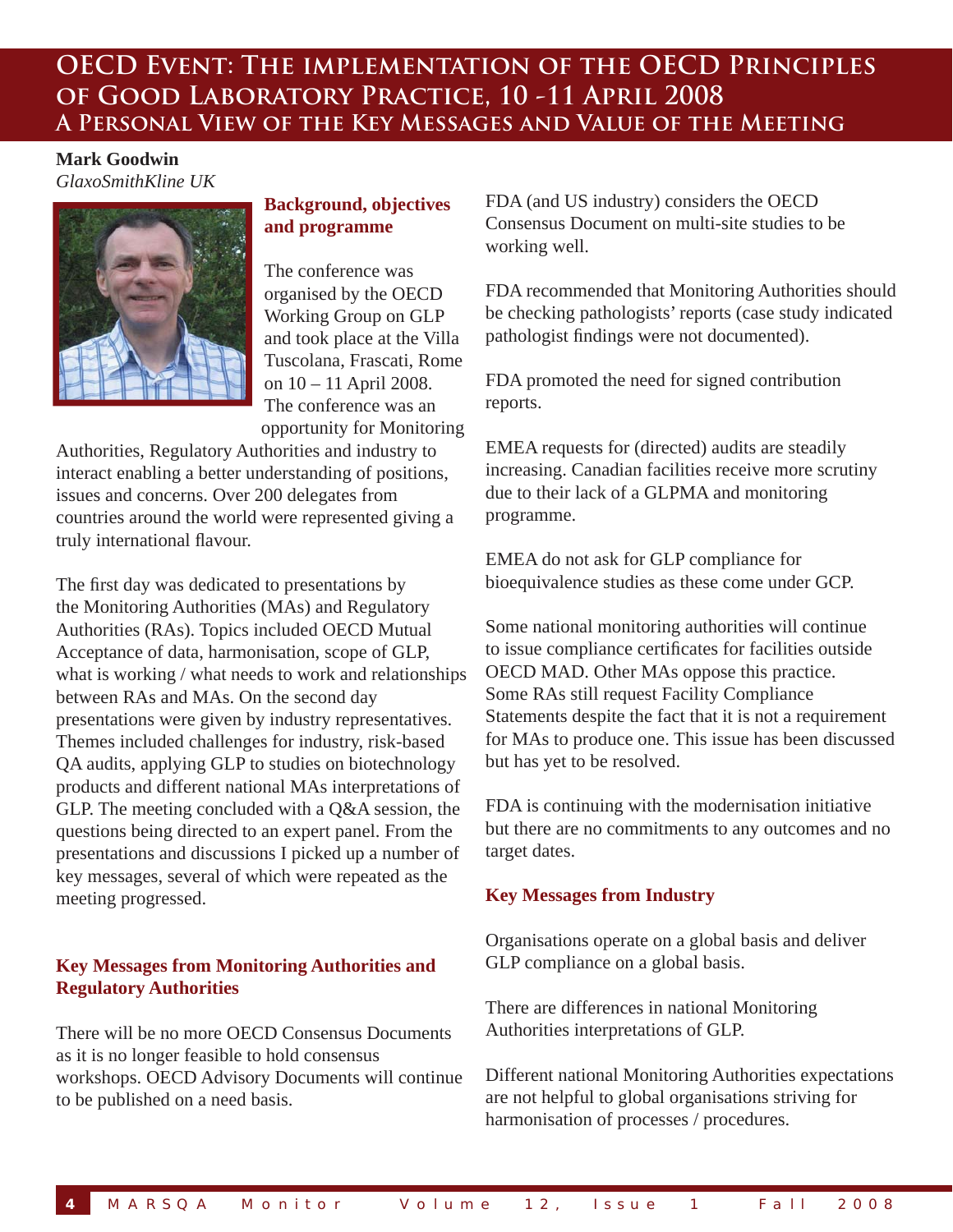Monitoring Authorities must focus on the bigger picture (public health) and not on minor issues that have no impact on safety.

Quality of data is now much better than in the past.

Risk management principles for QA monitoring should be more readily accepted.

Some MAs are requesting phase plans at test sites for multi-site studies.

Some industry representatives requested legislation on the standard for analysing samples from clinical trials; others might prefer the current flexible approach.

#### **My Impressions of the Value of the Meeting**

I felt this was a good starting point in providing a forum for Monitoring Authorities, Regulatory Authorities and industry to share issues and concerns. All participants had the opportunity to share key messages and to consider the global perspective. In my presentation I wanted to convey that the world has changed in the way it conducts business and that all parties must sensibly adapt to the changing environment. During the meeting, I took on board a lot of useful information some of which confirmed my understanding and some that took me by surprise. I also met new people, was able to put faces to names and caught up with some old acquaintances. The meeting was useful for building the relationship between industry and the Authorities and for networking.

A further OECD Event is likely in the future and some learnings from this meeting should be considered. The number of presentations should be reduced to give more time for group discussions – there was insufficient time to discuss proposals and issues arising from the presentations. The meeting should also be arranged on dates that would allow all regulators to be present for the entire meeting. Overall, I felt privileged to have participated in the meeting and would support any further initiatives that help the Authorities and industry to understand the challenges that each face in the rapidly changing environment.



#### **Simply put, it's a good deal!**

Many of you already realize this because you've paid your dues for 2008 (\$50). However, there may be some readers who are considering membership who don't have a good idea of what they'll get for their money. Here's the list of benefits.

- Low cost half day membership meetings which include lunch and professional presentations relevant to your job
- Low cost professional training classes (e.g., GLP Fundamentals, Principles of Computer Validation, Analytical Chemistry for the QA Professional). These classes last from one half day to several days, have a limited number of students and allow for a great deal of interaction with the trainers.
- Website and contents (e.g., presentations from membership meetings, career center)
- Newsletter 3x annually with useful industry information
- Membership Directory
- Low Cost Advertising Rates
- Job Postings in the newsletter and website
- Scholarships to defray the cost of attending the annual SQA meeting
- Opportunities to network, form communities of interest and keep up with the latest industry trends

So, if you're not a MARSQA member and think you'd benefit from all these offerings visit our website at **www.marsqa.org** and click the "join" tab on the upper right of the page. Welcome to our community.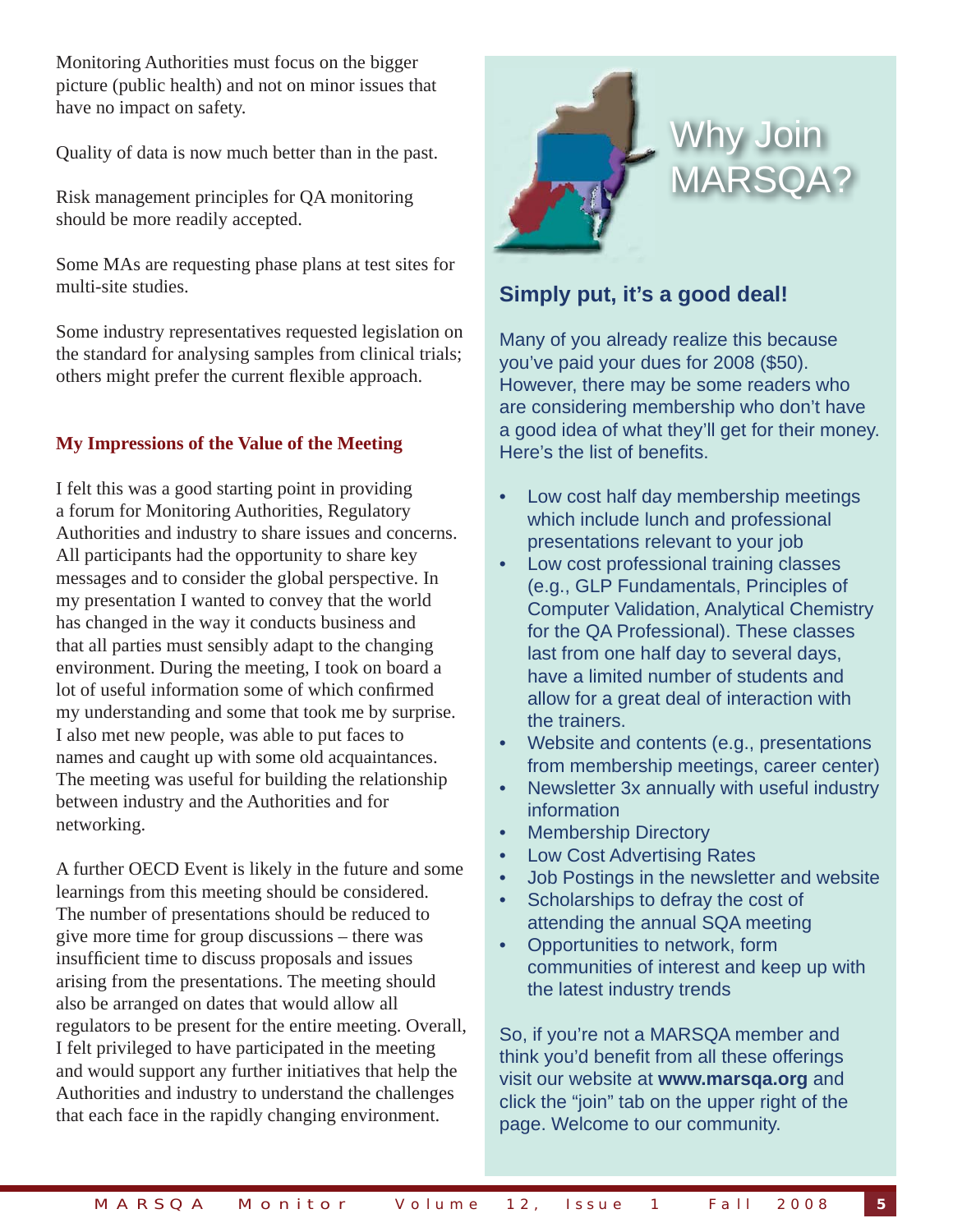MARSQA awards two scholarships annually to defray the cost of attending the SQA annual meeting.<br>The 2008 recipients, Kristen Carey and Linda Gebhard, summarize their experiences at the Memphis, Tennessee meeting below.

#### **Kristin Carey:**

I would like to thank MARSQA for allowing me the opportunity to attend the 2008 SQA annual meeting by awarding me the MARSQA scholarship. As a first time participant of an SQA meeting, I was unsure what to expect. I can honestly say that it exceeded any expectations that I could have had. Between the preconference training and various conference sessions that were available, I feel that I was able to bring back valuable knowledge to share with colleagues and management within my group. The meeting also allowed the opportunity to network and be social with individuals from other companies. In this day and age of electronics, we don't always have the opportunity to interact and it is nice to be able to put names with faces now.

I was able to participate in a Pre-Conference training workshop on Advanced Computer System Validation and Part 11 Compliance. This course discussed various topics such as what to do for a vendor audit and issues related to computer validation to name a few. Through the various informative sessions I participated in, I was able to hear topics that could be applied to not only the GLP area but across other GxP areas. There were several discussions on Risk Management that I found very helpful as this is an area that is currently being discussed at my company. I also thoroughly enjoyed the keynote speaker, Christine Cashen. She focused on humorous ways that we can all remove some of the stress in our lives. I think anyone who heard her speak will understand when I write, "I'm going on a mission".

Thank you again, MARSQA for allowing me the opportunity to experience the 2008 annual SQA meeting. The experiences and knowledge that I gathered from the meeting have helped me to grow as a Quality Assurance professional.

#### **Linda Gebhard:**

It was my good fortune to be one of this year's recipients of the MARSQA Scholarship to the annual SQA meeting. The meeting held in Memphis, TN in April, was jam packed with great sessions and, as a veteran QAer, it was wonderful to see old friends and former co-workers.

The meeting kicked off with an extremely dynamic and enjoyable keynote address by C. Cashen. Her tips for the workplace were both innovative and fun. The more serious pieces of advice included meeting the communication style of the person you are speaking with, taking control of your time by doing things such as turning off the email notification (this way you don't jump up and look every time a piece of spam floats into your inbox), and leaving better voicemail messages. Ms. Cashen reminded us to state why you are calling, and to leave the phone number at the beginning and at the end of the message, making sure to say the phone number s-l-o-w-l-y.

The advice moved on to more upbeat items such as committing to two hours of being in a good mood every morning, making up funny stories to explain other people's stupid/bad behavior (because after all that is better than getting upset), remembering that situation + response = outcome (we may not be able to change the situation BUT we can change our response to it), and using the phrase "you might be right" during a more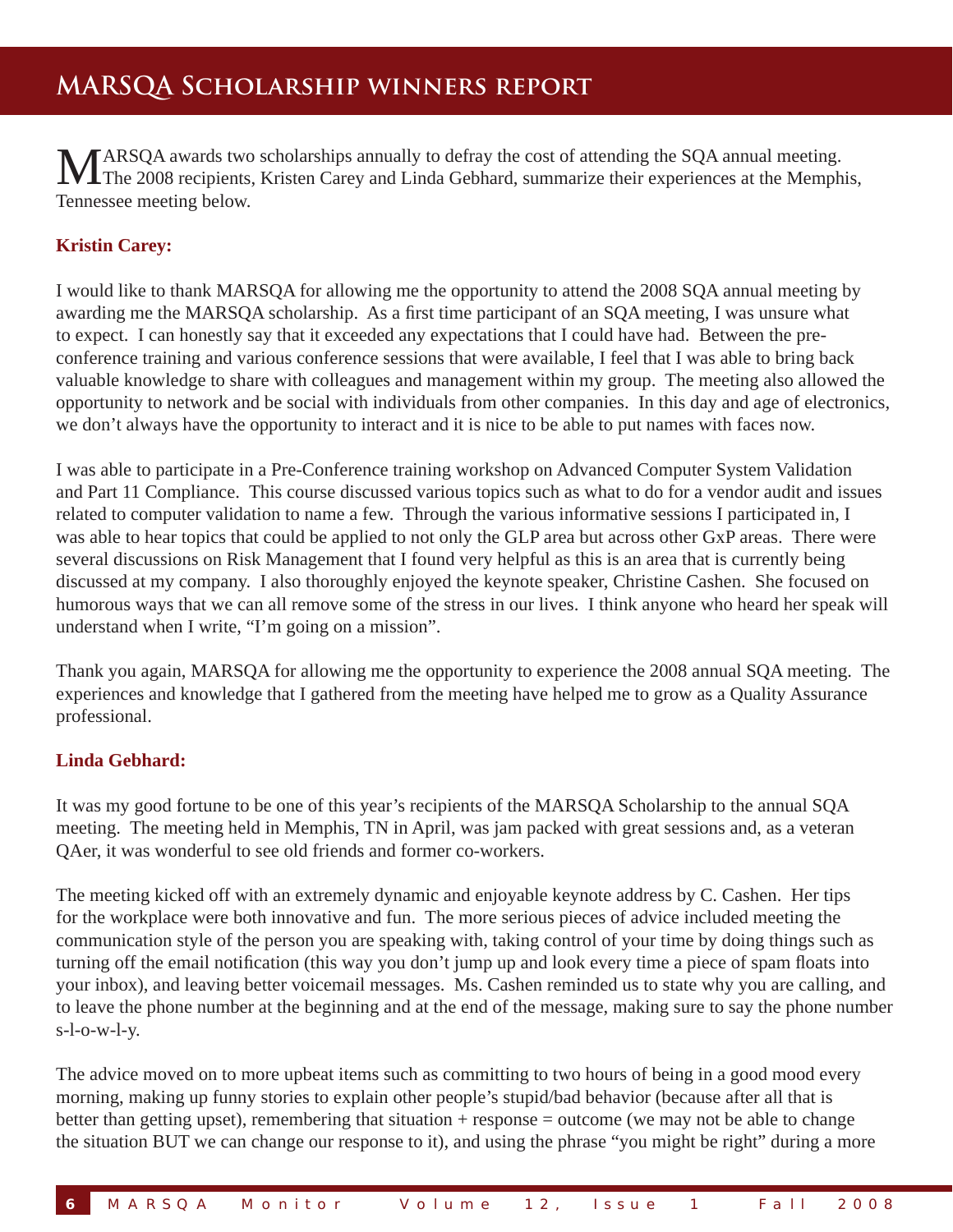heated exchange to avoid unnecessary conflict. Ms. Cashen also recommended taking regular "news fasts" or "techno fasts" as a means of decreasing stress by staving off information overload.

My favorite tips, however, were the irreverent ones like creating a "smile file" to cheer yourself up at work (the file could include ironic news stories, letters of appreciation, or postcards you sent yourself at work from your vacations saying things like "wish you were here!"), taking stress breaks by going on a "secret mission" (this is accomplished by taking a "purposeful" walk with a clipboard and making others wonder where you are off to), and taking 30 second runs while seated in your chair (think of Snoopy doing his dance!). Ms. Cashen also recommended getting humor accessories to break up the daily grind, such as a clown nose, which could pop on at unexpected times (although I personally would not recommend doing so during a board meeting!).

Her final piece of advice was to BOOGIE (be outstanding or get involved elsewhere). She reminded us to give our best everyday and not let ourselves get dragged down or stuck in negative thoughts or emotions. Very sound advice indeed.



**Hold the Date - December 2, 2008!**

**The next MARSQA Membership Meeting will be held at the Cock N Bull Restaurant in Lahaska, PA. It will be hosted by the Computer Validation Committee. For more information check the MARSQA website at www.marsqa.org**

H4L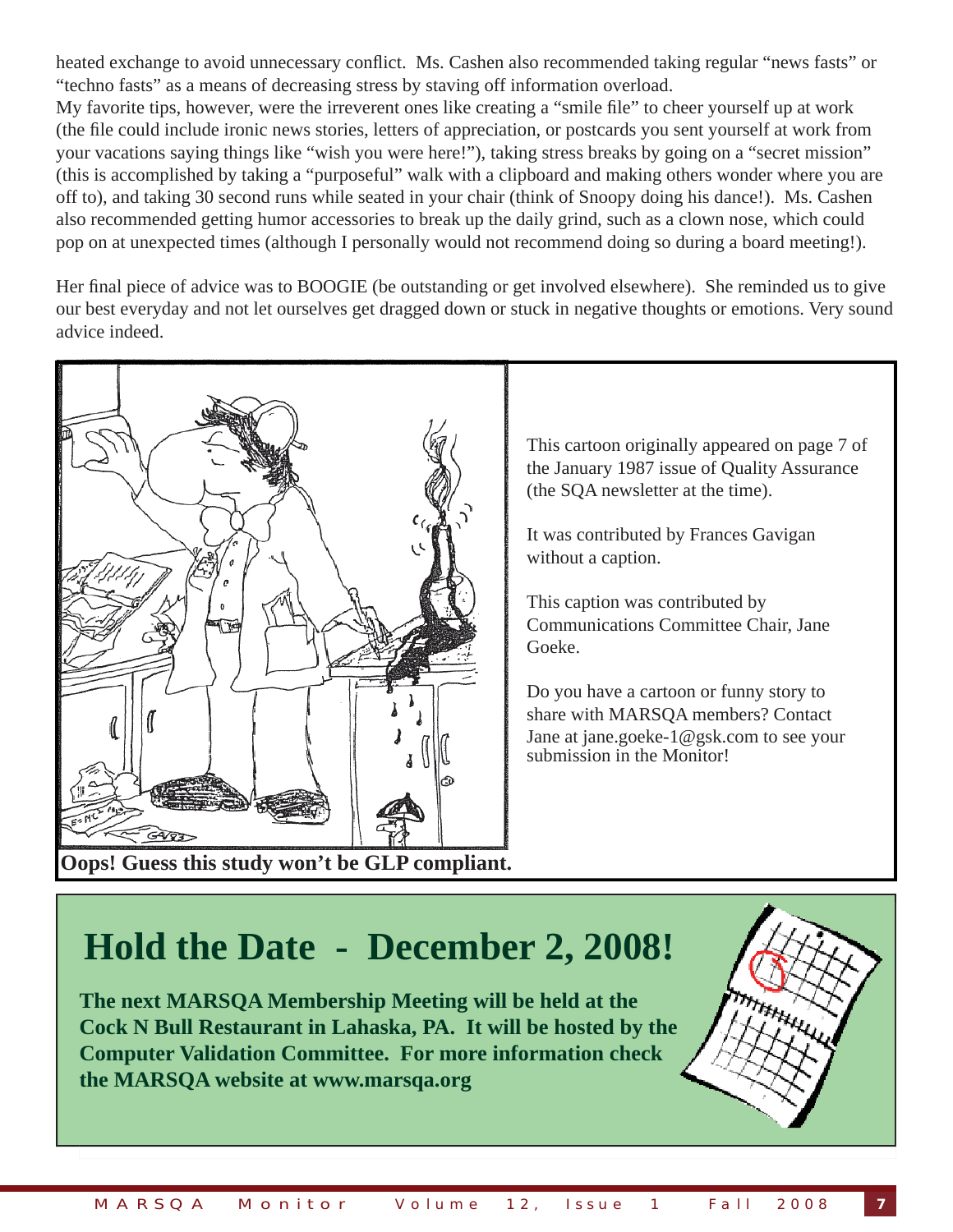MARSQA has seven committees. They are listed below along with the Chair for each.<br>
Communication Jane Goeke iane.goeke-1@gsk.com<br>
CSV Ranee Henry ace.henry@crl.com<br>
Education Joanne Ramundo iganne.ramundo@sanofi-aventis.co Communications Jane Goeke jane.goeke-1@gsk.com CSV Ranee Henry ranee.henry@crl.com Education Joanne Ramundo joanne.ramundo@sanofi -aventis.com Historical Fran Jannone iannonef@princeton.huntingdon.com Membership Janet Emeigh jemeigh@medarex.com Nominating Fran Jannone jannonef@princeton.huntingdon.com MARSQATIAS Seven Communices. They are listed below along with the Chair<br>Communication Sane Goeke iane.goeke-1@gsk.com<br>Education Joanne Ramundo iganne.ramundo@sanofi-av<br>Historical Fran Jannone jannonef@princeton.hunting<br>Mem

According to one of Webster's many dictionaries, a committee is a group of individuals delegated to consider, investigate, take action on, or report on some matter. And that is exactly what MARSQA's hard working committees do. In almost all cases, however, MARSQA's committees are not delegated, they are self volunteered. In other words, MARSQA's committees can always use help from members who want to support the society. This is what your committees do:

#### **Communications Committee:**

This committee has responsibility for the MARSQA newsletter and website. The Communications Committee has been very busy over the past few months developing the MARSQA newsletter content and format as well as establishing processes to assure the continued delivery of a quality newsletter to the membership. There are plans to revamp the MARSQA website once the newsletter is off the ground. The committee works together via teleconferences (once monthly). Like the other committees, the Communication Committee keeps the MARSQA Board up to date on its activities and provides written reports as required.

#### **Computer System Validation Committee:**

The MARSQA Computer System Validation Committee has reassembled, and is designed to assist individuals working in this highly complex environment, by networking with other individuals in the industry, discussing current and relevant CSV material, and offering members valuable insight from keynote speakers. The MARSQA CSV committee meets regularly and the goal is to give participants hands-on experience in applying practical techniques and solutions to solve computer systems validation challenges. Participants are encouraged to discuss and analyze unique situations, apply newly acquired knowledge to their work environments, and have the opportunity to discuss their own real-life validation challenges with other participants and expert trainers. Participants are encouraged to come prepared to work in groups to devise workable and creative solutions to realistic problems, facilitated by the MARSQA CSV Committee Chairperson.

#### **Education Committee:**

MARSQA's Education Committee is not a formal, standing committee. It consists of a chairperson(s) and a core group of volunteers from MARSQA's membership who, over the years, have produced one of the most popular and successful basic GLP training workshops offered. This program has been presented at least once, and as many as three times a year for over ten years, and it is always filled to capacity. Each time the workshop is presented, any members who would like to participate and volunteer their time are encouraged to act as facilitators or presenters. Those who have not attended the basic GLP workshop themselves or who have limited experience in presenting/training, are encouraged to facilitate by assisting other volunteers with their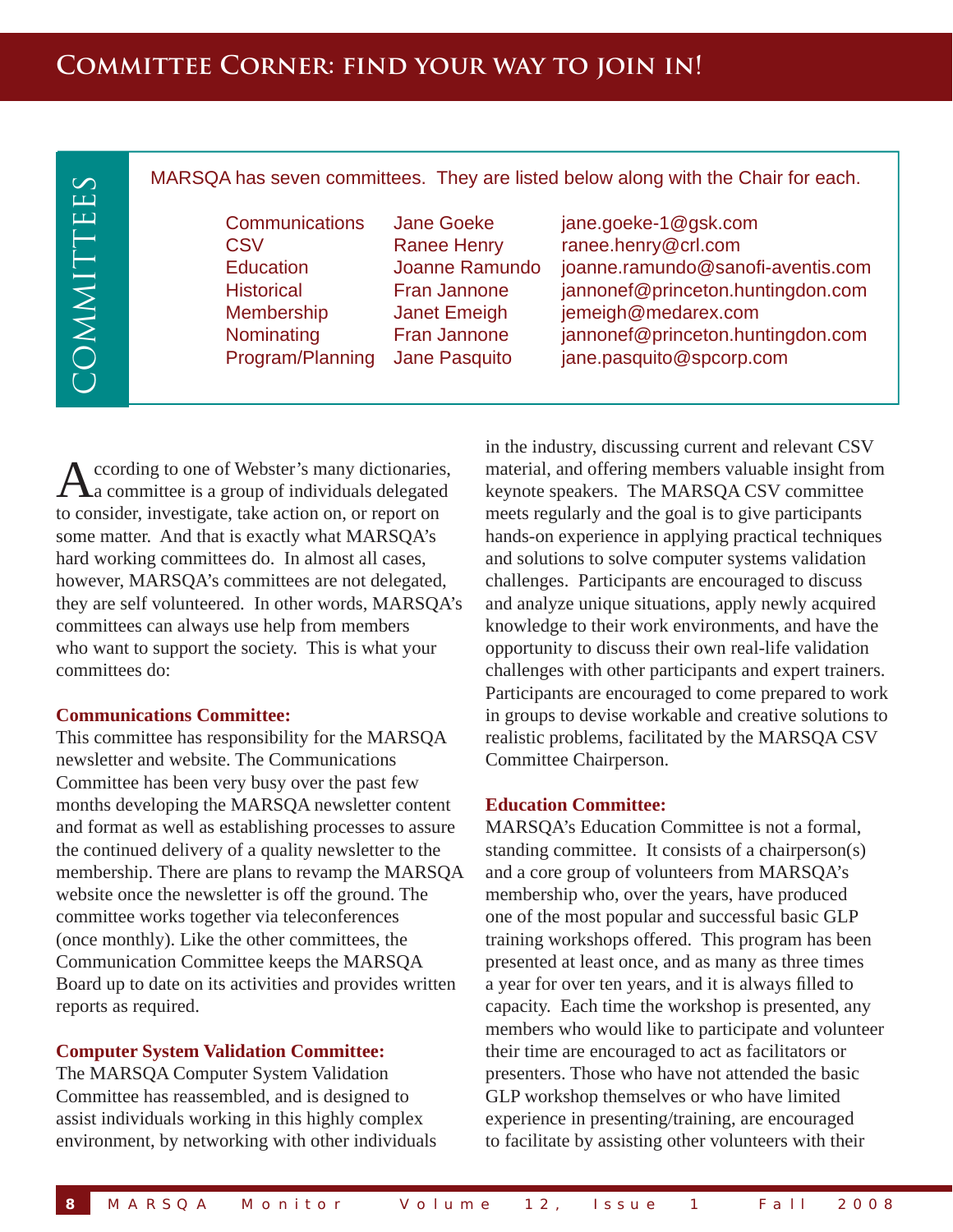presentations, and interacting with the participants during break-out sessions and group discussions. After participating as facilitators, volunteers are then able to present a section or sections of the next workshop, adding from their own experience to a presentation provided by MARSQA. The presentation has evolved over the years, incorporating changes in the regulations themselves as well as regulatory trends. Due to its reputation for being a quality, yet economical course, this workshop frequently has attendees from beyond the Mid-Atlantic Region giving the presenters and attendees the opportunity to interact with representatives from other areas of the country. In addition to the development and presentation of the basic GLP workshop, the Education Committee offers assistance to MARSQA's other committees in the development, presentation and scheduling of specialized training programs. An advanced GLP training workshop is being planned in response to feedback from our members. Participation in MARSQA's Education Committee gives members an opportunity to network with other QA professionals, to develop presentation/training skills, and provide necessary GLP training to personnel from our members' companies. It is a great way to be actively involved in MARSQA.

#### **Historical Committee:**

The Historical Committee maintains MARSQA's historical records as provided by the Board or various committees. These records include membership lists, receipts records, committee reports, meeting minutes (monthly teleconferences and/or membership meetings), photograph albums, ballot package and financial records some of which are required to be maintained indefinitely.

#### **Membership Committee:**

Traditionally, this committee has been responsible for the maintenance of the MARSQA membership list and for the production of the MARSQA directory. With the help of SQA headquarters, the need for a committee to perform these duties really is no longer necessary. If you would like to serve MARSQA in the role of Membership Liaison with SQA to ensure our list is current and that we publish a directory annually, please contact the MARSQA President, Janet Emeigh at President@marsqa.org. It is a way to give back to the MARSQA organization and should involve minimal effort and time commitment.

#### **Nominating Committee:**

The Nominating Committee is responsible for recruiting the slate of candidates for Officer and Director positions open for election. The committee prepares a solicitation appeal to the membership sent via e-mail by the Society of Quality Assurance (SQA). The committee will contact all nominees to determine their ability and interest. Once a nominee has agreed to run for office, the committee will obtain the appropriate biographical information for the ballot using a MARSQA format. Once the MARSQA Board approves the slate of nominees, SQA will send the ballot, biographies and instructions for voting via e-mail to the membership. The Board President will communicate the results of the voting to the membership shortly afterwards.

#### **Program/Planning Committee:**

The Program/Planning Committee plans three membership meetings a year. The meetings are at various locations in the Mid-Atlantic area. Meetings are affordable at only \$20.00 for members and \$40.00 for non-members. Many times the Board of Directors will offer a free meeting for its members. A meeting typically begins with a buffet lunch and plenty of time to network and meet with colleagues. The President opens the meeting with a "MARSQA Business" update. Two to three speakers follow with presentations on current topics in the chemical and pharmaceutical industries.

Examples of some recent topics include: "Complex Instrument Qualifications: Perspectives from the LC/MS Laboratory", Steve Lowes, Advion Biosciences, Inc.

"Validation of Computerized Analytical Systems", Jim McCormack, Charles River Laboratories "A Hitchhikers Guide to Six Sigma", Gary Roy, Qualitate, LLC.

"Making the Difference: Process Improvement Expectations in Today's Changing Environment", Nicki Iacono, Huntingdon Life Sciences

There is also an opportunity to try your luck at Business Card Bingo. Toss your business card in the basket for a chance to win a gift card from a major retail store. The details for upcoming MARSQA meetings can be found on the MARSQA website: www.marsqa.org.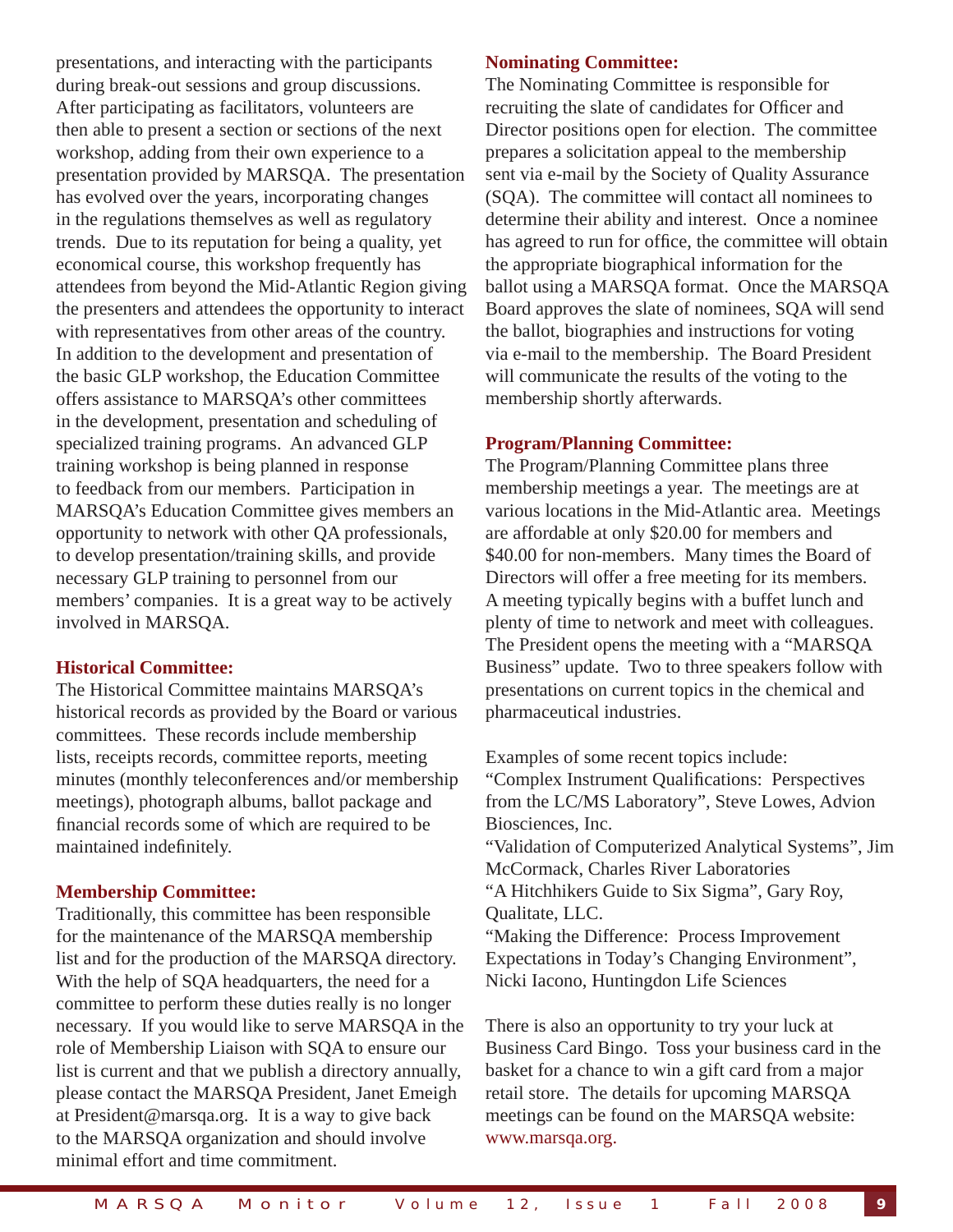# *M A R S Q A MARSQ* Training Opportunities

#### **Personal Development and Effectiveness for Quality Assurance Professionals**

**Date**: November 12, 2008

**Location:** Peddlers Village (Lahasaka, PA)

**Cost\*:** \$100 one day course only/ \$50 if registered in the November 13-14 Bioanalytical Chemistry Course

\*We are offering it at a significantly reduced rate. In return, we are asking all participants to provide feedback on all aspects of the presentation. Due to the interactive nature of this workshop, the number of participants is limited.

Breakfast available at 8:00 a.m. Workshop will end at approximately 4:00 p.m.

The cost of the registration includes a continental breakfast, lunch and snack, the course manual, and an attendance certificate.

#### **Course Synopsis**

This training session takes a fresh look at how to be truly effective - getting the best results for the time and effort invested, a topic that has never been more pertinent for a healthcare industry that is struggling to develop new drugs. Effectiveness is a critical concept for Quality Assurance – we must fulfill our regulatory obligations to assure compliance and data quality in a resource-efficient manner without impeding drug development. This session takes a quality-based approach to meeting these challenges by defining the 'root causes' of effectiveness, demonstrating how these can be applied to improve performance.

#### **Bioanalytical Chemistry for QA Professionals**

**Date:** November 13-14, 2008 **Location**: Peddler's Village (Lahaska, PA) **Cost:** Member - \$225 / Non-member \$300

Breakfast available at 8:00 a.m.

Workshop will end at approximately 4:00 p.m. November 13th and 2:00 p.m. November 14th The cost of the registration includes a continental breakfast, lunch and snack, the course manual, and an attendance certificate.

#### **Course Synopsis**

This two-day workshop is designed for QA Professionals with little or no experience in bioanalytical chemistry and to provide insight into auditing these types of analyses. The training will provide an introduction to analytical chemistry (predominately from a bioanalytical perspective) and will also benefit those with some experience who wish to develop a more in-depth understanding of the topic. Sessions are designed to explain the fundamental scientific concepts, key regulatory references and present strategies for Quality Assurance audit of bioanalytical data.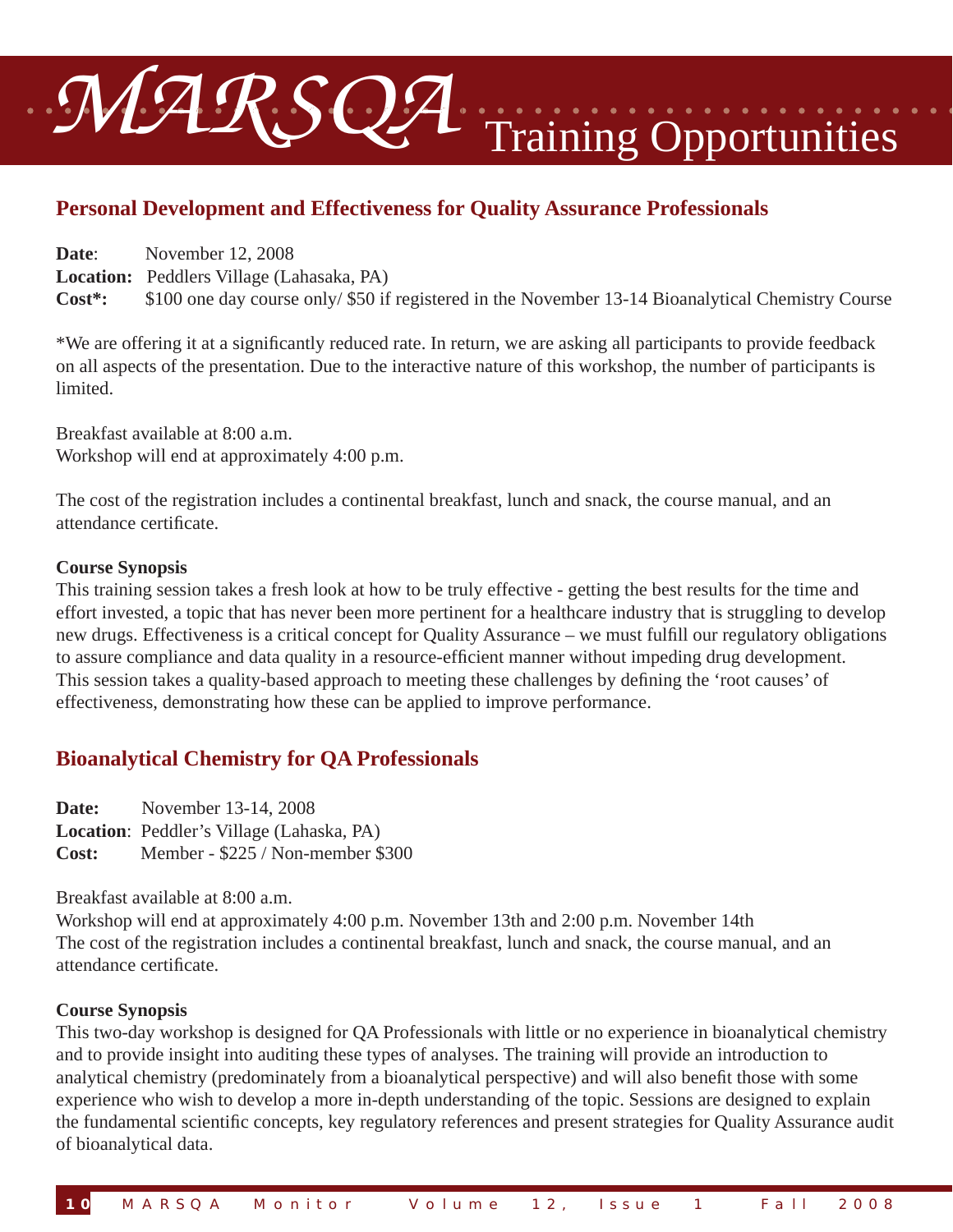## ATTENTION ADVERTISERS:

The Mid-Atlantic Region Society of Quality Assurance (MARSQA) is pleased to announce that advertisements will be available both in the Monitor, as well as on our website, www.marsqa.org. The fee structure has been discounted to better serve the advertisers, including consultants and corporate sponsor companies.

> **The fee structure will be as follows for the entire year**  (3 newsletters and website):

Full page ad: members: \$75, non-members: \$150  $\frac{1}{2}$  page ad: members: \$50, non-members: \$100  $\frac{1}{4}$  page ad: members: \$25, non-members: \$50

#### **The fee structure for placing an advertisement in a single issue of the Monitor only:**

Full page ad: members: \$50, non-members: \$75  $\frac{1}{2}$  page ad: members: \$25, non-members: \$50  $\frac{1}{4}$  page ad: members: \$15, non-members: \$25  $2$ " x  $3\frac{1}{2}$ " ad: members: Free, non-members: \$15

#### **The fee structure for placing an advertisement on the website is just \$25 per ad per year.**

You will have the ability to change your advertisement as necessary throughout the year for both the newsletter and the website.

All fees for these new advertising plans will be billed at the beginning of the year.

If you are interested in more information or would like to place an advertisement in the next issue of the Monitor Newsletter or on the MARSQA website or both, please contact Jane Goeke, Communications Committee Chair, at jane.goeke-1@gsk.com.